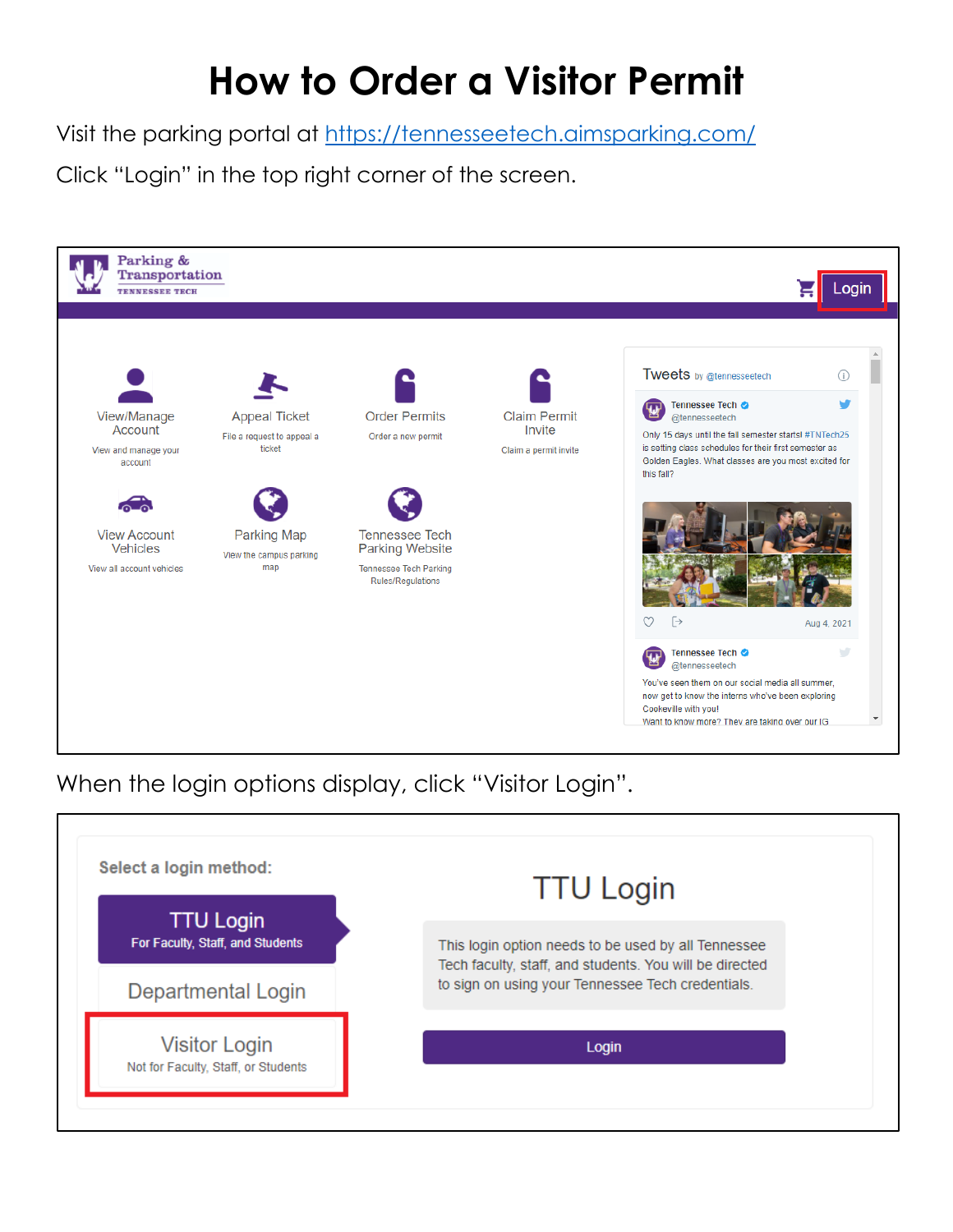## Fill in your email address and password and then click "Login".

|                                                             | <b>Visitor Login</b>                                                                                   |
|-------------------------------------------------------------|--------------------------------------------------------------------------------------------------------|
| <b>TTU Login</b>                                            |                                                                                                        |
| For Faculty, Staff, and Students                            | This login should be used for visitors only. Any<br>faculty, staff, or students (including temporary,  |
| <b>Departmental Login</b>                                   | contracted, adjunct, and remote employees) should                                                      |
|                                                             | not use this login. If you are a faculty, staff, or<br>student, please click "TTU Login" as your login |
| <b>Visitor Login</b><br>Not for Faculty, Staff, or Students | method. Visitors: If you are having any issues<br>logging in or creating an account, please call       |
|                                                             | Parking & Transportation at 931-372-6428 and we                                                        |
|                                                             | can assist you.                                                                                        |
|                                                             | <b>Email Address*</b>                                                                                  |
|                                                             |                                                                                                        |
|                                                             | Password*                                                                                              |
|                                                             |                                                                                                        |
|                                                             | Register<br>Login                                                                                      |
|                                                             |                                                                                                        |
|                                                             | Forgot password?                                                                                       |

## When the main account page comes up, select "Order Permits".

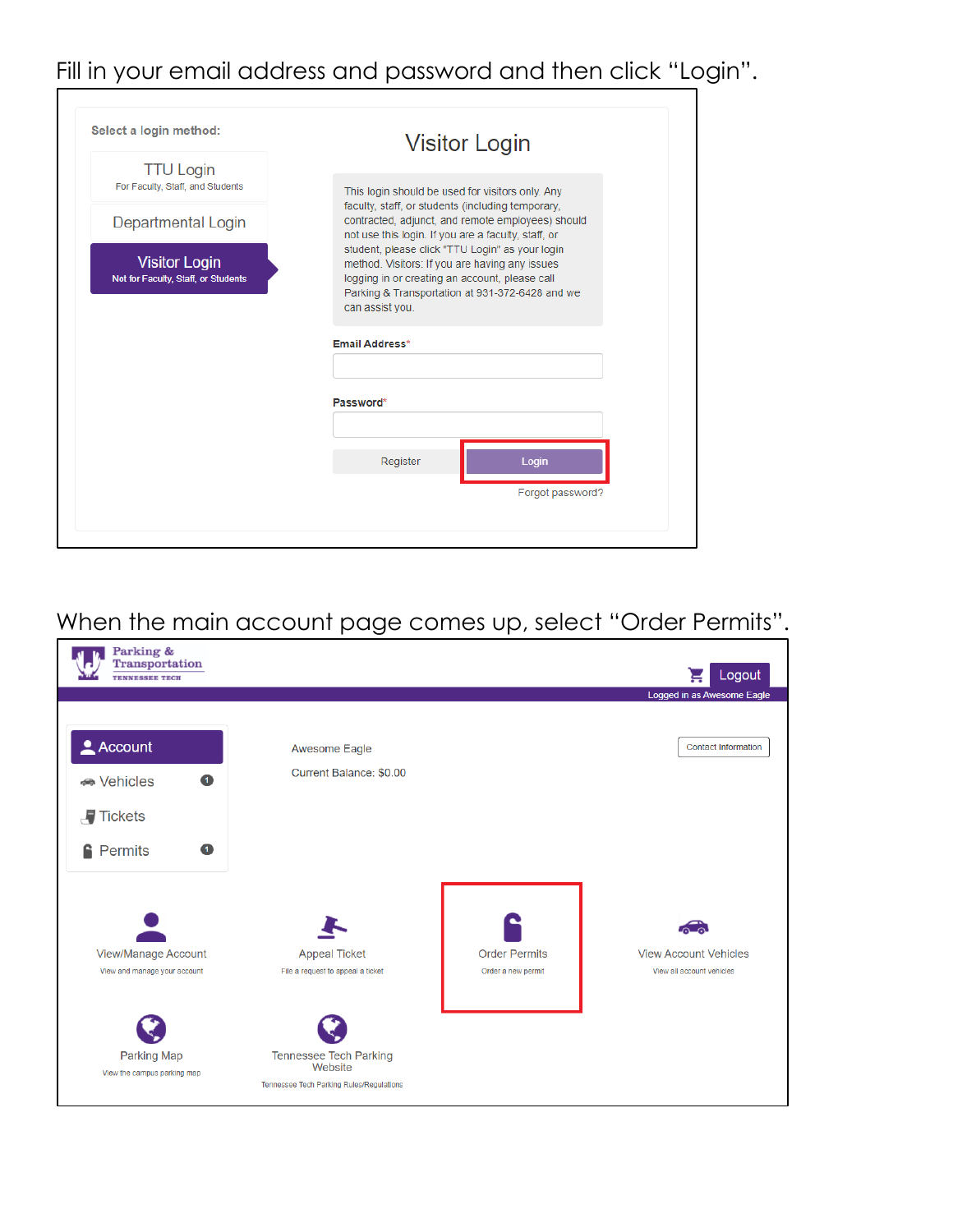You must agree to the terms of service before proceeding to select a permit.

By clicking this box, I agree to follow Tennessee Tech Parking & Transportation's parking rules and regulations, which can be viewed online at https://www.tntech.edu/parking. I also hereby authorize Tennessee Tech to charge my account (students) for the selected parking permit or deduct from my paycheck (employees) for the selected parking permit.

I agree with the terms of service

Cancel

Click "Virtual Visitor" under permit type so that it highlights in purple, then you will need to select the dates. You can request a parking permit up to one day in advance of your visit. Permits are valid for up to two days. Click "Confirm" to proceed to the next step.

| <b>Order Permit</b>                                 |            |
|-----------------------------------------------------|------------|
| <b>Permit Type</b>                                  |            |
| Virtual Visitor (\$0.00)                            |            |
| <b>Date Selection</b>                               |            |
| Please select a start and end date for this permit: |            |
| 08/10/2021<br>to                                    | 08/11/2021 |
|                                                     | Confirm    |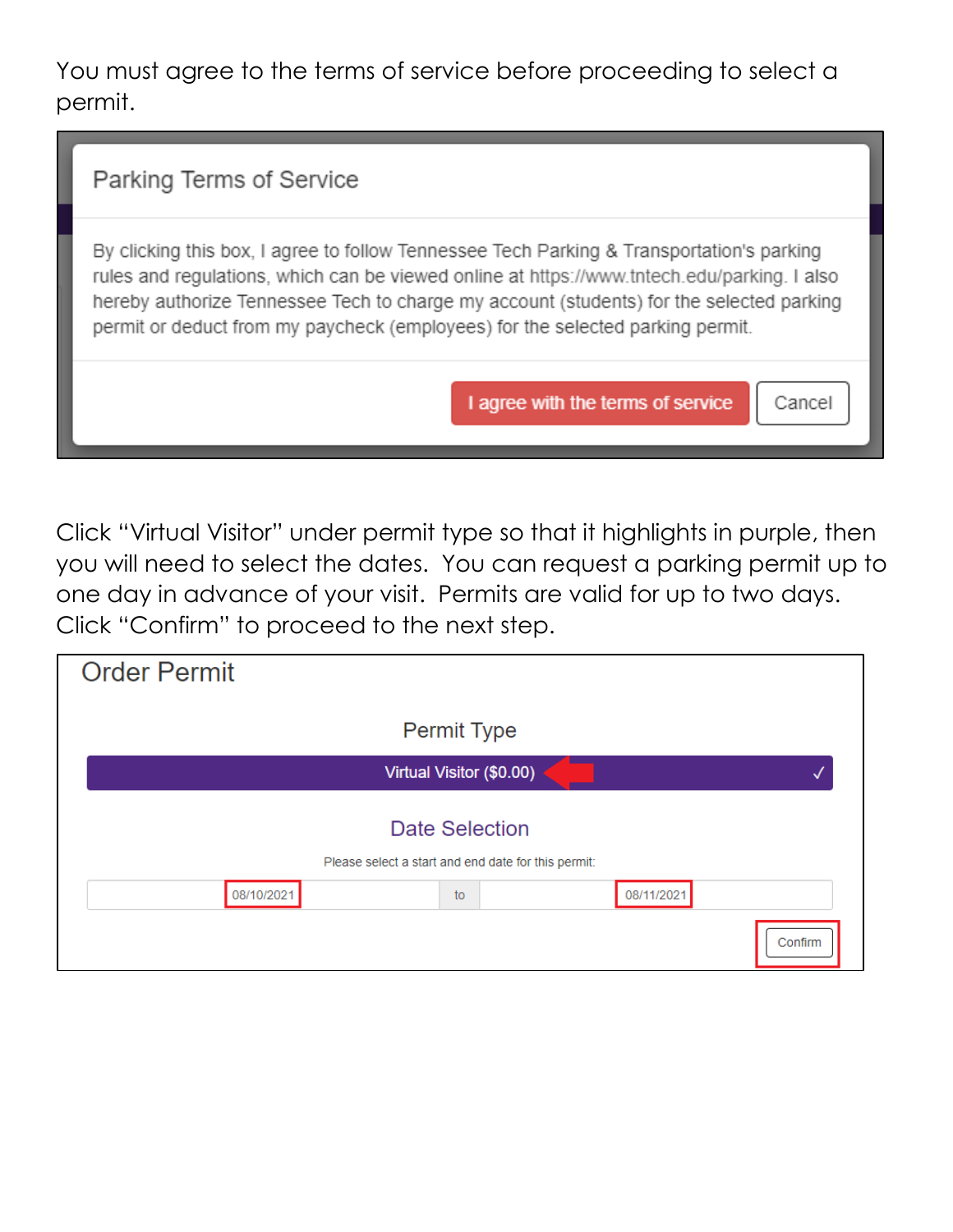After confirming the dates, you will need to add a vehicle. If your vehicle is already displayed, click it on the list. It will highlight in purple and then you can click "confirm".

#### If you need to add a new vehicle, click "Add Vehicle".

| <b>Order Permit</b> |                                         |         |
|---------------------|-----------------------------------------|---------|
|                     | Permit Type                             |         |
|                     | Virtual Visitor (\$0.00)                |         |
|                     | <b>Dates</b>                            |         |
|                     | 08/10/2021 - 08/11/2021                 |         |
|                     | <b>Please Select 1 or More Vehicles</b> |         |
|                     | TN TEST1234 (BLK Chevrolet Tahoe)       |         |
| Add Vehicle         |                                         | Confirm |

|                    | Please Select 1 or More Vehicles  |              |
|--------------------|-----------------------------------|--------------|
|                    | TN TEST1234 (BLK Chevrolet Tahoe) | ø            |
| Add Vehicle        |                                   |              |
|                    | Confirm                           |              |
| <b>Add Vehicle</b> |                                   |              |
| Plate $#^*$        |                                   |              |
| State/Prov.*       |                                   | ٧            |
| Make*              |                                   | $\checkmark$ |
| Model*             |                                   | $\checkmark$ |
| Color*             |                                   | $\check{ }$  |
|                    | Cancel<br>Add                     |              |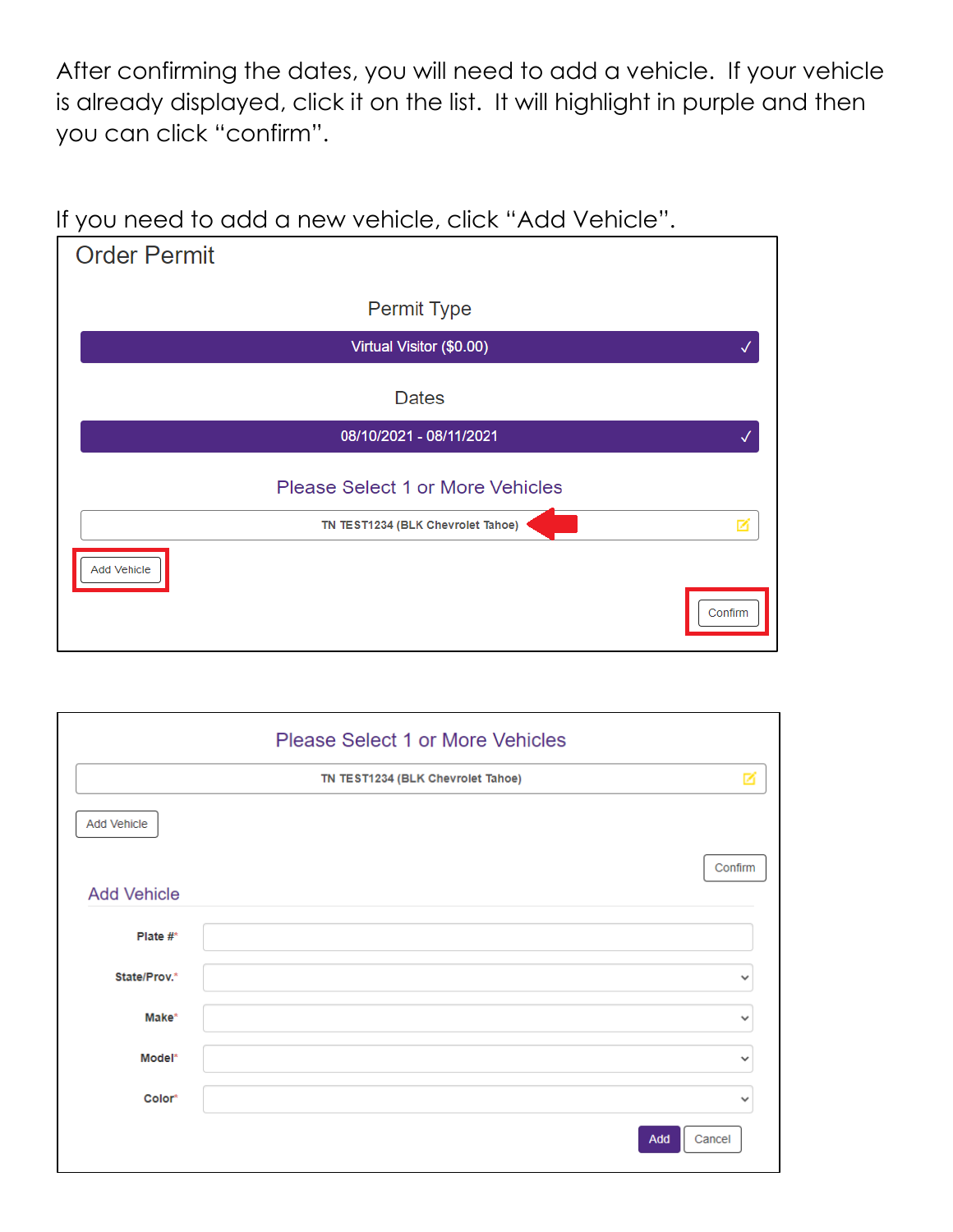After you have added a vehicle, click "Add Permit to Cart".

| <b>Order Permit</b>               |                    |
|-----------------------------------|--------------------|
| Permit Type                       |                    |
| Virtual Visitor (\$0.00)          |                    |
| <b>Dates</b>                      |                    |
| 08/10/2021 - 08/11/2021           |                    |
| Vehicle(s)                        |                    |
| TN TEST1234 (BLK Chevrolet Tahoe) |                    |
|                                   | Add Permit to Cart |

When your shopping cart appears, click "Checkout".

| Your Shopping Cart |                                                                                                                                | <b>Add Another Permit</b> |            |          |
|--------------------|--------------------------------------------------------------------------------------------------------------------------------|---------------------------|------------|----------|
| ∩                  | Item                                                                                                                           |                           | Price View |          |
| □                  | Permit - Virtual Visitor<br>Start Date: 08/10/2021<br>End Date: 08/11/2021<br>Vehicles:<br>• TN TEST1234 (BLK Chevrolet Tahoe) |                           |            |          |
| Remove<br>Checkout | <b>Total</b>                                                                                                                   |                           | \$0.00     |          |
|                    |                                                                                                                                |                           |            |          |
|                    | <b>Contact Information</b>                                                                                                     |                           |            |          |
|                    | Email*                                                                                                                         | parking@tntech.edu        |            |          |
|                    |                                                                                                                                |                           |            | Checkout |